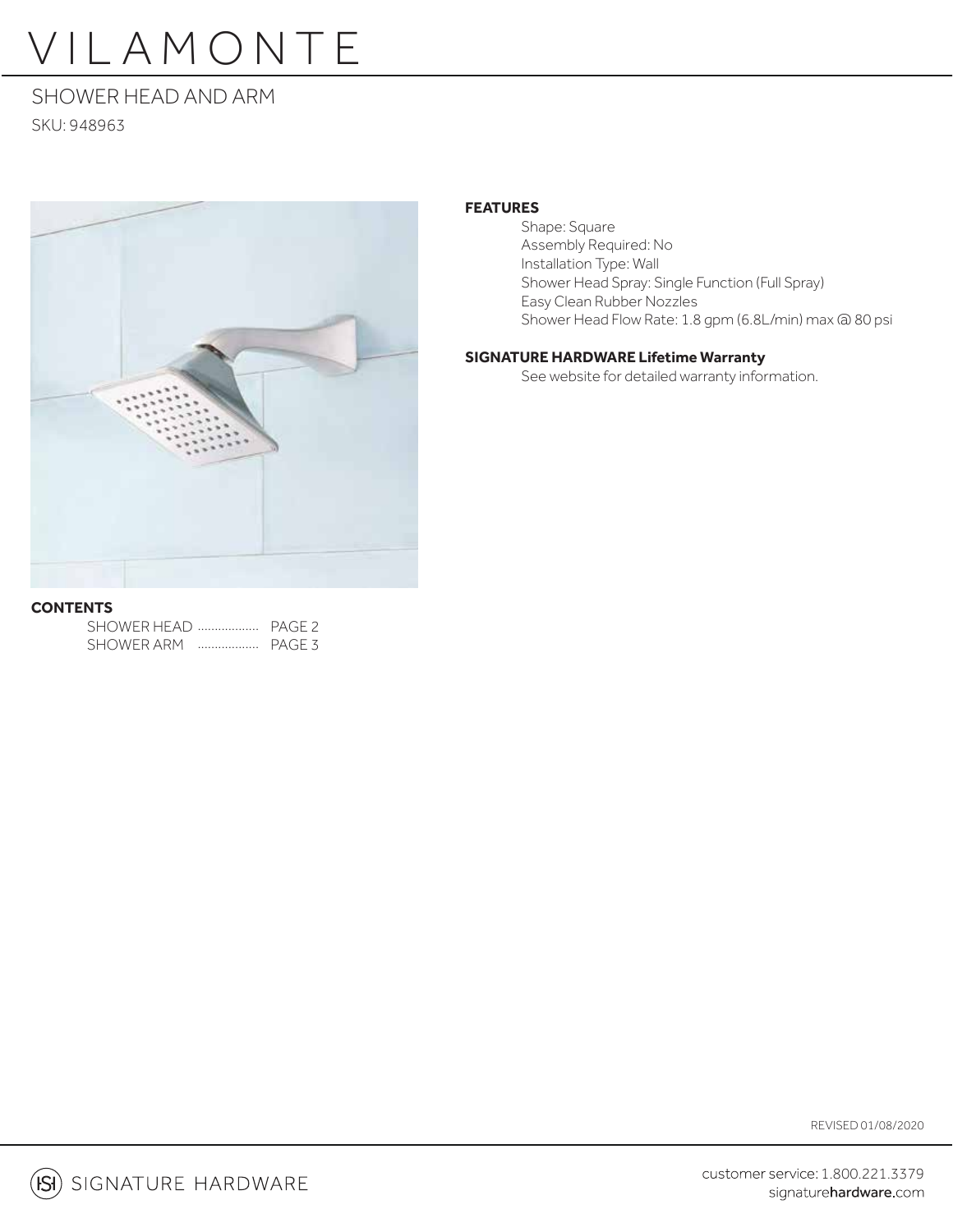# VILAMONTE

SHOWER HEAD SKU: 948963





#### **FEATURES**

 Material: ABS Length: 6" Width: 6" Height: 3-5/8" IPS: 1/2"

#### **CODES/STANDARDS**

 cUPC ASME A112.18.1/CSA 125.1 WaterSense Massachusetts Accepted

**SIGNATURE HARDWARE LIFETIME WARRANTY** See website for warranty information



All dimensions and specifications are nominal and may vary. Use actual products for accuracy in critical situations.

PAGE 2 Code: SHSH2060GBN/SHSH2060GCP SHSH2060GORB/SHSH2060GPN



customer service 1.800.221.3379 signaturehardware.com